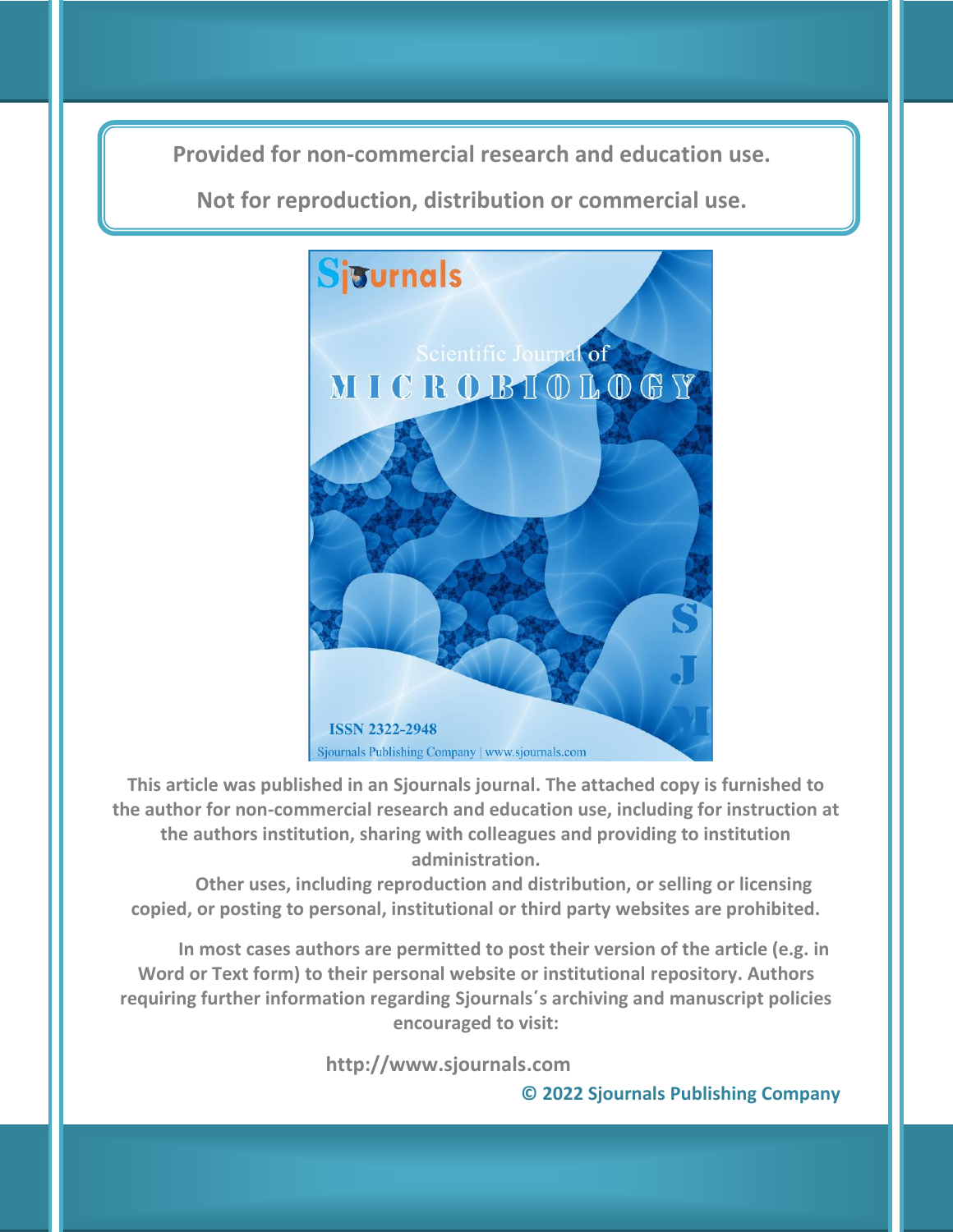



Contents lists available at Sjournals

# Scientific Journal of **Microbiology**

Journal homepage: www.sjournals.com

**Original article**

**Potentially pathogenic environmental strains of non-tuberculous mycobacteria from wastewater samples from the municipalities of Yopougon and Koumassi-Marcory in Abidjan**

**Sabine N. Vakoua,\* , Julien Coulibaly-Kalpya,b , Koui Tosseaa,b , Eric Kouamé Yaoa,b , Mireille Dosso<sup>a</sup> and Allico J. Djamana,b**

*<sup>a</sup>Pasteur Institute of Ivory Coast, 01 BP 490 Abidjan, Côte d'Ivoire. <sup>b</sup>University of Felix Houphouët Boigny, Ivory Coast, Côte d'Ivoire.*

\*Corresponding author: [vsalger@yahoo.fr](mailto:vsalger@yahoo.fr)

# A R T I C L E IN FO

# *Article history,*

Received 15 December 2021 Accepted 23 January 2022 Available online 29 January 2022 iThenticate screening 18 December 2021 English editing 21 January 2022 Quality control 28 January 2022

*Keywords,* Mycobacteria Mycolicibacterium Mycobacteriosis Buruli ulcer Tuberculosis

# A B S T R A C T

Mycobacteria represent a large group of bacteria commonly found in the environment. They are involved in several infections ranging from lung infections to skin infections. In Côte d'Ivoire, very little information is available on these species apart from the best known, namely *M. ulcerans* and *M. tuberculosis*, responsible for Buruli ulcer and tuberculosis respectively. The cultivation of these species is a real challenge, especially in developing countries such as Côte d'Ivoire. However, there are reports in the literature of infections caused by these mycobacteria and few species have been described in cases of human or animal infections. Mycobacteriosis due to these mycobacteria is difficult to estimate because these diseases are not reportable illness. These pathologies are difficult to treat because of their resistance to most anti-tuberculosis antibiotics. The aim of our study was to identify the strains of potentially pathogenic non-ulcer and nontuberculosis environmental mycobacteria circulating in the wastewater in the city of Abidjan. The strains isolated in this study were fast-growing mycobacteria and slow-growing mycobacteria. Thanks to the sequencing of the amplification product, 5 species of mycobacteria were identified, namely *mycolicibacterium*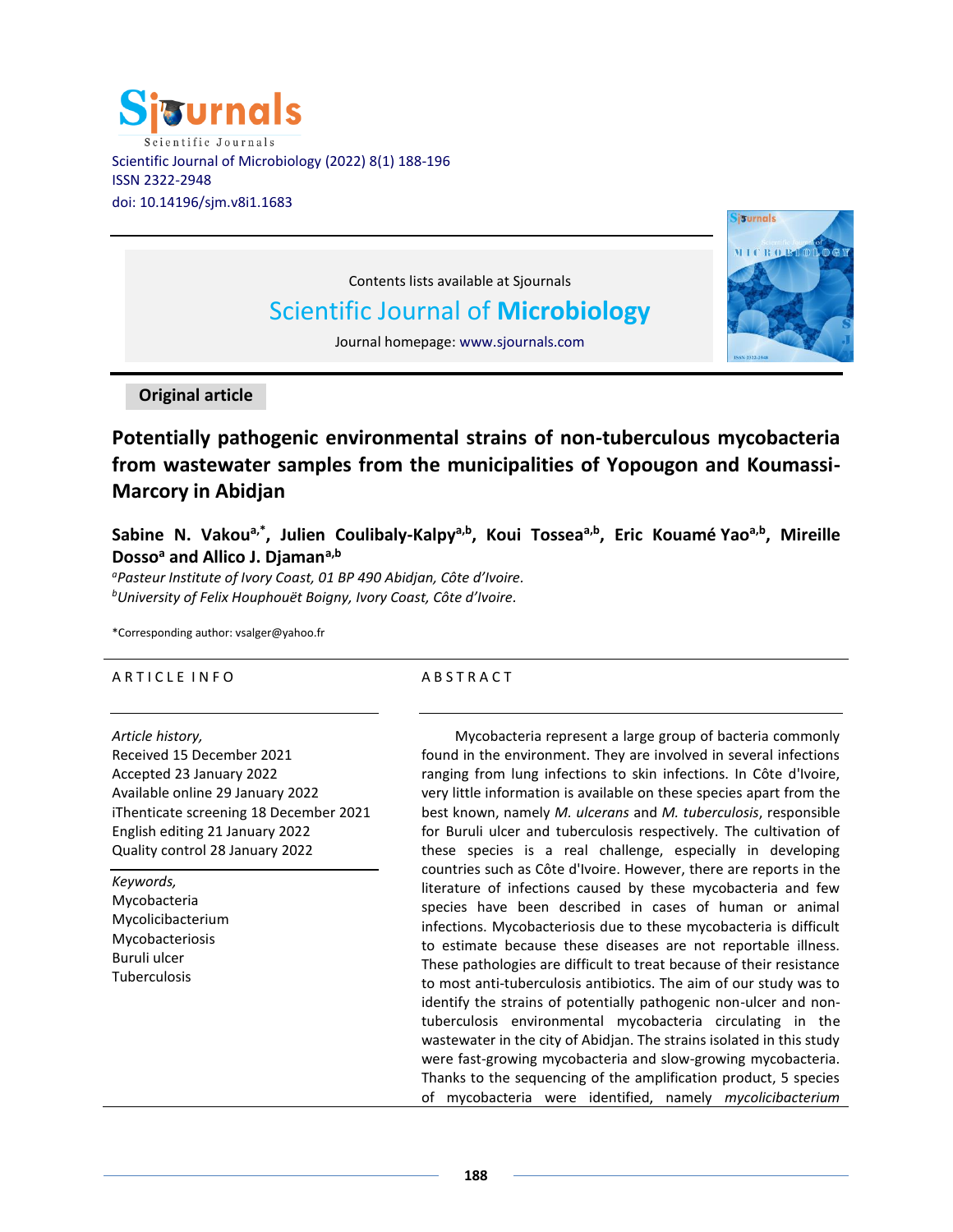*fortuitum*; *mycolicibacterium mageritense*; *mycolicibacterium europaeum*; *mycolicibacterium neworleansense* and *mycolicibacterium Brumae*. This study would be the first to identify these fast-growing and slow-growing species in Côte d'Ivoire.

© 2022 Sjournals. All rights reserved.

#### **1. Introduction**

Non-tuberculous mycobacteria (NTM) or atypical mycobacteria are opportunistic pathogens whose reservoir is the environment (soil; water) (van Ingen et al., 2009). The term "atypical Mycobacteria" was applied in 1935 by Pinner to characterize Mycobacteria other than tuberculosis and leprosy bacilli that can cause pathologies in humans or animals (Pinner, 1935). Many other terms are also used: "Non-Tuberculosis Mycobacteria", "Opportunistic Mycobacteria" and "Environmental Mycobacteria". Recently, a new name for the genus *Mycobacterium* under the term *Mycolicibacterium* was created in 2018 following the revision of the genus *Mycobacterium* by Gupta et al. (2018). They are strict aerobes, non-spore-forming, immobile, non-pigmented. They are acid-alcohol-fast (AFB) on direct examination and naturally resistant to many antiseptics and certain antibiotics.

Depending on their growth period, a distinction is made between NTM that grow for more than 7 days, known as "slow-growing" (SGM) and NTM that grow in less than 7 days, known as "fast-growing" (RGM).

In Côte d'Ivoire, studies on environmental mycobacteria have focused more on slow-growing mycobacteria (*Mycobacterium ulcerans* and *Mycobacterium tuberculosis*), responsible for Buruli ulcer and tuberculosis respectively (Al Jarad et al., 1996; Aka et al., 2015). Thirty-nine percent (39%) of skin ulceration samples suspected of Buruli ulcer, analyzed by the National Reference Laboratory, the Pastor Institute of Côte d'Ivoire, had an etiology not identified by the techniques used. (Laurence et al., 2009; Aka et al., 2018). This suggests the probable involvement of other environmental mycobacteria in certain skin ulcerations in Côte d'Ivoire. Indeed, according to Ishii et al. (1998) and Gomez-Moyano et al. (2009), other mycobacteria are also responsible for skin infections. The treatment of infections depends significantly on the correct diagnosis of the condition and the crucial species identification at this level. Unfortunately, they are underestimated in tropical areas, because few laboratories are capable of culturing and identifying NTM. Identification in diagnostic laboratories is most often limited to common species (Varghese et al., 2017). The steady increase in mycobacterial species, the use of time-consuming techniques, and the lack of standardized identification methods make achieving this objective a demanding challenge. Due to the emergence or even the increase in cases, it is becoming important to know the non-ulcer and non-tuberculous mycobacteria involved in the pathology. Also, the main objective of this study was to identify strains of *non-ulcer* and *non-tuberculosis* environmental mycobacteria harboring pathogenic genes circulating in the city of Abidjan.

Thanks to the sequencing of a number of target genes, a more precise identification by species was possible, in particular the small subunit of the ribosomal gene (16S rRNA), which proves to be a robust, accurate and reproducible method that has been used for years (Oren and Trujillo, 2019).

#### **2. Materials and methods**

### **2.1. Study sites and scope**

The study was carried out in Abidjan (Côte d'Ivoire) precisely in the municipalities of Yopougon, Koumassi and Marcory. These sites are considered non-endemic areas for Buruli ulcer according to the national Buruli ulcer control program in Côte d'Ivoire. The biological and microbiological analyzes in this study were carried out at the Pastor Institute of Côte d'Ivoire.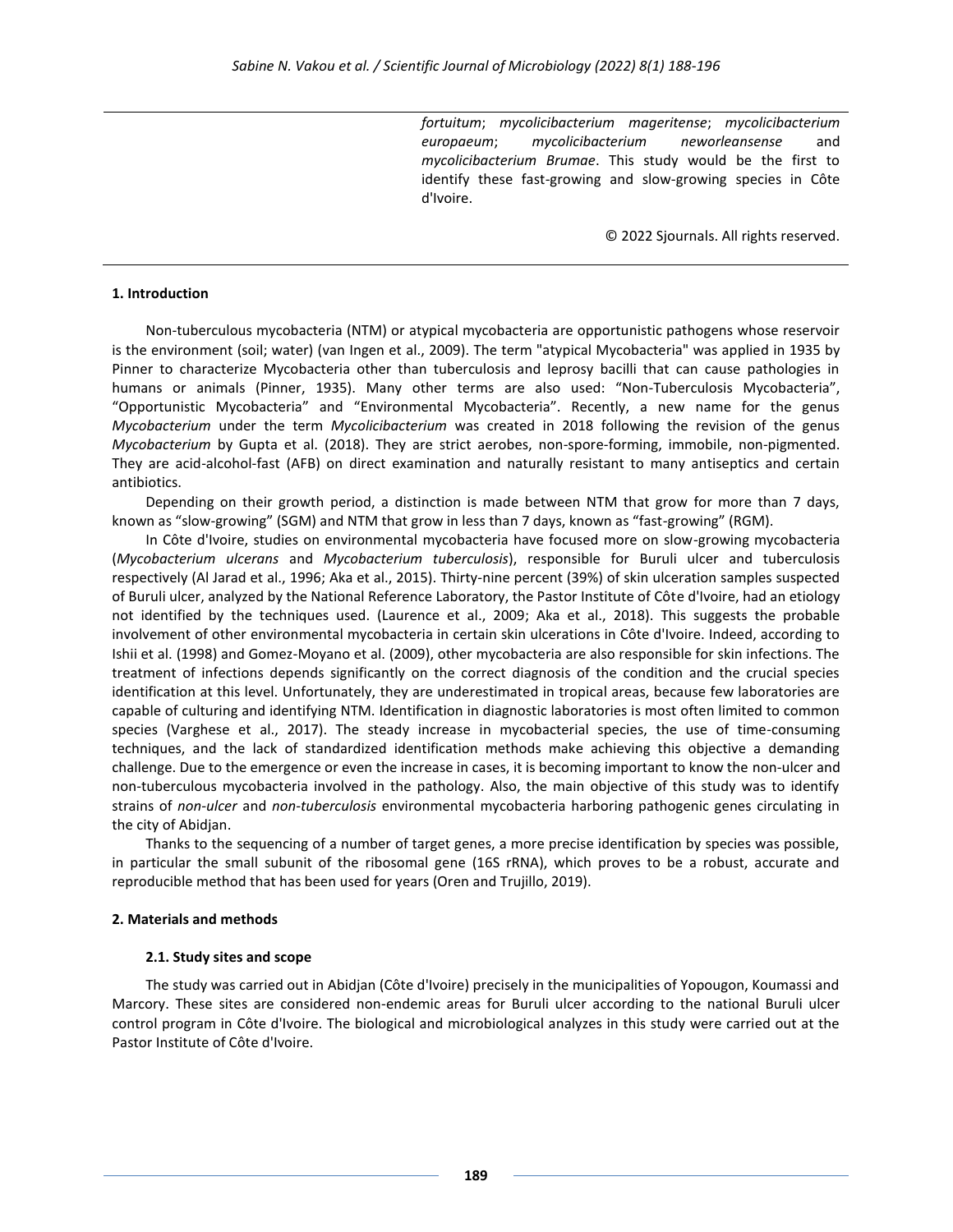

**STE D'IVOIRE** 

**Fig. 1.** Study site (Vakou et al., 2022).

The biological material consisted of wastewater samples from the municipalities mentioned above.

# **2.2. Sampling method**

The water samples were collected from the surface using the technique described in (Britton and Gresson, 1987). The samples taken were packaged in glass bottles of one-liter capacity and kept in a cooler containing ice packs in order to maintain them at a temperature of approximately + 4°C until arrival at the laboratory, protected from light within 24 hours of collection (ISO 5667-15, 2009).

In the laboratory, these collected samples were treated according to the method described by Stinear et al. (2004) and Kankya et al. (2011). Decontamination of water samples was performed with cetylpiridium chloride (CPC), followed by neutralization with phosphate buffer. The different culture media: Loweinstein Jensen (LJ) and Middlebrook 7H10 agar were used for inoculation. The samples were inoculated in duplicate into the different LJ and Middlebrook, 7H10 media. The incubations were carried out at 23 and 37°C. in the ovens. Daily observations were made until colonies were obtained. An optical microscope (Zeiss®) was used for the observation of Bacilli resistant to acid alcohol after Ziehl-Neelsen staining (Barksdale and Kim, 1977). The classification according to the growth period of the species was made according to the method described by Runyon et al. (1959). The biochemical identification of mycobacteria was carried out according to the method described by Metchock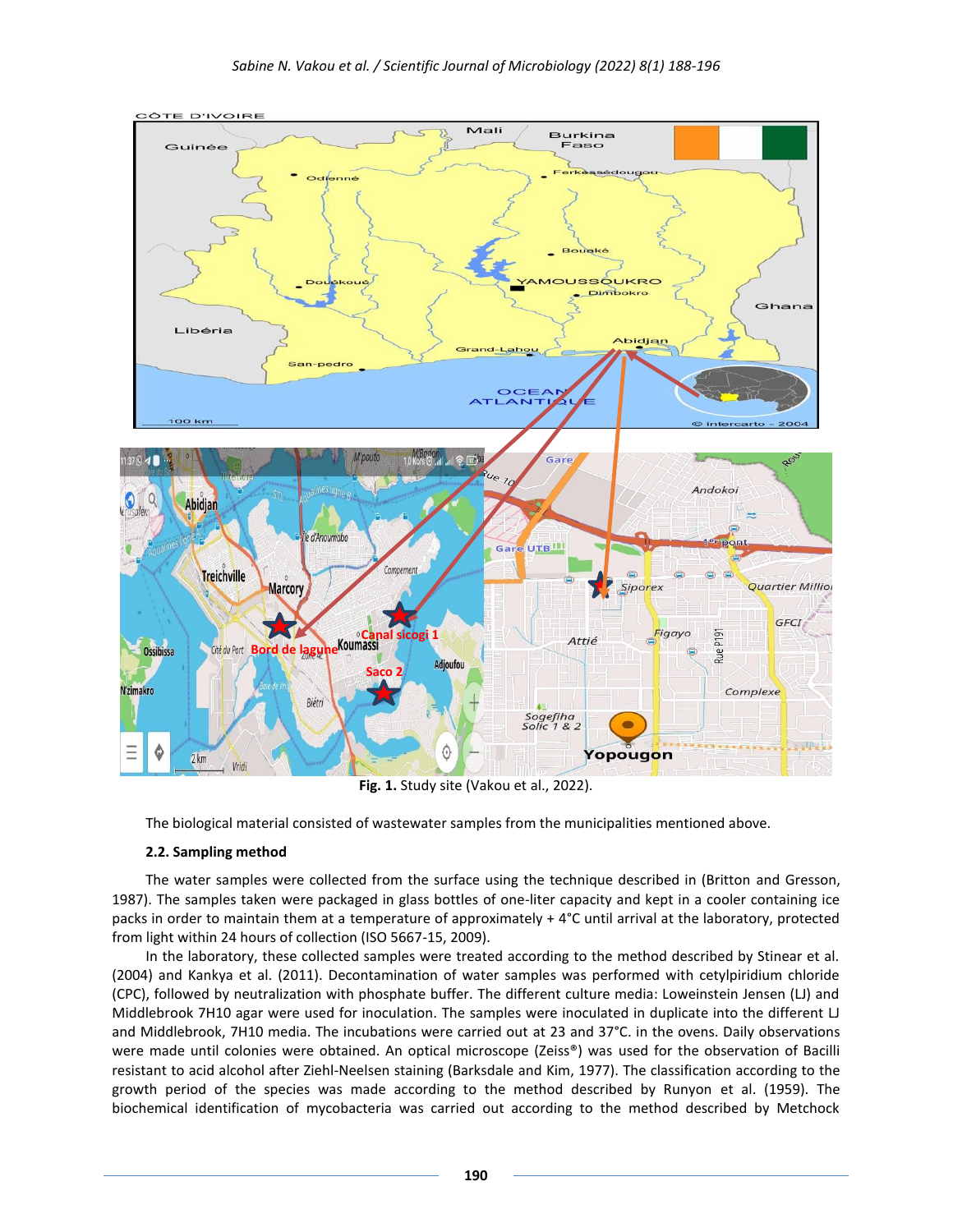(1995). Briefly, for the biochemical identification, the colonies obtained after culture were observed under the microscope. The acid-alcohol-fast Bacilli were cultured in the presence and in the absence of light on LJ medium for the photo-induction test. Microscopic techniques will consist of Ziehl-Neelsen and Gram stains. The phenotypic and biochemical characters taken into account in the culture will be those described by (Runyon et al., 1959; Euzeby, 2010).

# **2.3. Molecular identification of environmental Mycobacteria**

# **2.3.1. Extraction of DNA from isolated strains**

DNA extraction was performed with the DNeasy Blood and tissue kit (QUIAGEN) following the manufacturer's procedures. Sterile distilled water served as a negative control.

# **2.3.2. Conventional PCR**

The IS6110 gene, present in the 16S RNA of the majority of Mycobacteria, was searched for by conventional PCR using MycgenF/Mycgen R primer pairs (Wilton and Cousins, 1992), a mastermix (5X FirepolMasterMix RTL from Solisbiodyne). The mastermix contains the enzyme, the DNTPs, the magnesium and the colored buffer. DNA extracted from wastewater samples was then added. Amplification was performed in a Veriti® thermal cycler from AppliedBiosystem®. The size of the amplicons sought was 1030 base pairs.

# **2.3.3. Sequencing of the amplification product of the isolated strains**

The amplification products of a size corresponding to that of IS6110 were sequenced by the CRCHU sequencing and genotyping platform of Quebec-CHUL. Forward and reverse primers of all genes are used for sequencing. The sequences are aligned using a local sequence alignment program (BLAST, NCBI).

## **3. Results and discussion**

A total of 45 water samples were collected, including 15 water samples taken from 3 sites. After decontamination and culture, the isolated strains were fast-growing colonies appearing on Lowenstein-Jensen medium at 7 days (at 37°C and 32°C) and slow-growing (2 to 3 weeks of incubation at 37°C). These strains were then subcultured on Middlebrook 7H10 agar; the colonies had a smooth, unpigmented appearance. They were acid-alcohol-fast under the microscope after Ziehl Neelsen staining. The amplification of the IS6110 sequence of the isolated strains made it possible to confirm the belonging of the strains to the genus *mycobacterium* (fig 2).



**Fig. 2.** Electrophoresis in 1% agarose gel containing 0.5 µg/ml of BET of 16S RNA amplification products from the DNA of isolated bacterial strains. PM lane: Smart Ladder molecular weight marker 1 Kb; lanes 1 to 12: DNA of strains obtained after culture.

Sequence analysis of the amplified 16S rRNA confirmed the presence of fast-growing and slow-growing mycobacteria, including *mycolicibacterium fortuitum; mycolicibacterium mageritense; mycolicibacterium europaeum; mycolicibacterium neworleansense and mycolicibacterium Brumae.* These different species isolated are distributed according to the different sampling site in Table 1.

*Mycolicibacterium fortuitum* was the most isolated strain in the wastewater of Koumassi municipal followed by *mycolicibacterium mageritense* and *mycolicibacterium europaeum* while in the Yopougon municipal, only one species was identified, *mycolicibacterium Brumae*. *mycolicibacterium fortuitum; mycolicibacterium mageritense* were also isolated from the edge of the lagoon in Marcory.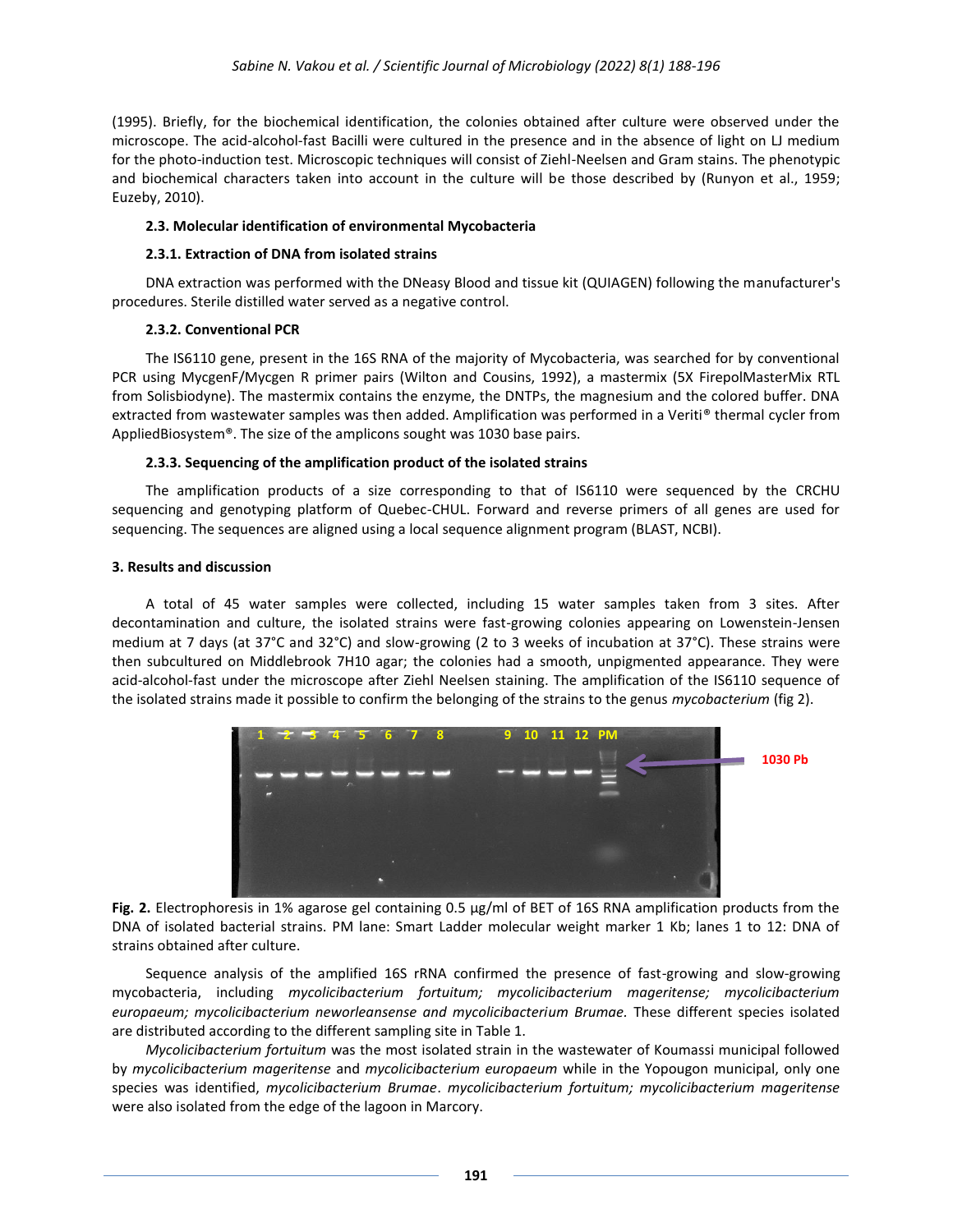|                              | <b>ARN</b> | benear prome or mycobacteria species isolated according to site arter 103 mm sequencing. | Query | Е.    | Percent  |                  |
|------------------------------|------------|------------------------------------------------------------------------------------------|-------|-------|----------|------------------|
| Provenance                   | <b>16S</b> | <b>Scientific name</b>                                                                   | cover | Value | idenTITY | <b>Accession</b> |
| Lagoon edge,<br>(marcory)    | POS        | Mycolicibacterium fortuitum subsp.<br>fortuitum DSM $46621$ = ATCC 6841                  | 95%   | 0.0   | 98.62%   | NR 042912.1      |
| Lagoon edge,<br>(marcory)    | POS        | Mycolicibacterium mageritense                                                            | 93%   | 0.0   | 98.94%   | NR 115232.1      |
| Saco II<br>(Koumassi)        | <b>POS</b> | Mycobacterium europaeum                                                                  | 94%   | 0.0   | 98.94%   | NR 125568.1      |
| Canal Sicogi I<br>(Koumassi) | POS        | Mycolicibacterium fortuitum subsp.<br>fortuitum DSM 46621 = ATCC 6841                    | 94%   | 0.0   | 96.92%   | NR 042912.1      |
| Saco II<br>(Koumassi)        | <b>POS</b> | Mycolicibacterium mageritense                                                            | 96%   | 0.0   | 97.12%   | NR 115232.1      |
| Canal Sicogi<br>(Koumassi) I | POS        | Mycolicibacterium fortuitum subsp.<br>fortuitum DSM 46621 = ATCC 6841                    | 94%   | 0.0   | 99.05%   | NR 042912.1      |
| Canal Sicogi I<br>(Koumassi) | POS        | Mycolicibacterium mageritense                                                            | 95%   | 0.0   | 98.82%   | NR_115232.1      |
| Canal Sicogi I<br>(Koumassi) | <b>POS</b> | Mycolicibacterium neworleansense                                                         | 93%   | 0.0   | 97.75%   | NR 115113.1      |
| Canal Sicogi I<br>(Koumassi) | POS        | Mycolicibacterium fortuitum subsp.<br>fortuitum DSM 46621 = ATCC 6841                    | 95%   | 0.0   | 98.31%   | NR 042912.1      |
| Siporex<br>(Yopougon)        | <b>POS</b> | Mycolicibacterium brumae                                                                 | 95%   | 0.0   | 99.26%   | NR 025233.1      |

**Table 1**

Genetic profile of Mycobacteria species isolated according to site after 16S RNA sequencing.

Nontuberculous mycobacteria (NTM) are of great importance due to their pathogenesis in the occurrence of severe ulcerations in animals and humans (Fyfe et al., 2010). Nontuberculous mycobacteria (NTM) include over 200 species and subspecies. In Asia, 31% of infectious diseases associated with NTM are caused by rapidly growing mycobacteria (RGM) (Shinnick, 1994; Hoefsloot, 2013) and generally require long-term treatment with polyvalent antibiotic regimens. They are often refractory to treatment and have a high probability of relapse (Park, 2015). Therefore, a better understanding of their epidemiology and ecology is important for controlling the spread of the diseases that these mycobacteria could cause, in particular ulcerations similar to those caused by *M. ulcerans* in the case of Buruli ulcer (BU). Note that Buruli ulcer is a neglected and endemic disease in more than 30 countries. The disease can be treated but leaves irreversible sequelae in patients. With approximately 1,500 cases per year, Côte d'Ivoire is the most affected country in West Africa according to the WHO (WHO, 2019). This study was undertaken to identify species of Mycobacteria other than *ulcerans* in wastewater in the city of Abidjan, at the following sites; Marcory, Koumassi and Yopougon. This study was conducted to prevent potential risks related to the presence of potentially pathogenic species of environmental mycobacteria other than *M. ulcerans* and also, to support the hypothesis that "wastewater could be a potential source of contamination to the population vulnerable to mycobacteriosis". The wastewater used in this study is one of the most polluted water in Abidjan with an average daily production of more than 7000 kg of BOD5 (Soro et al., 2010). These conditions could generate many health problems whose consequences on families are measured at different levels: proliferation of waterborne diseases, high infant mortality, economic difficulties.

The strains isolated in this study are fast-growing mycobacteria and slow-growing mycobacteria. They are all acid-alcohol resistant and the majority showed no pigmentation except *m. brumae*, which is a nonphotochromogenic mycobacterium, with rough, pale yellow colonies. Amplification of the 16S rRNA gene, common to all mycobacteria, makes it possible to distinguish between members of the mycobacterium tuberculosis complex and opportunistic pathogenic mycobacteria, thanks to minor variations of this gene identified by the following primers: Mycgen-F and Mycgen-R. these primers generate a band of 1030 bp common to all mycobacteria. According to the results of this study, all the isolated strains show their belonging to the genus *mycobacterium*. The sequencing of the amplification product has allowed 5 species of mycobacteria to be identified, namely *mycolicibacterium fortuitum*; *mycolicibacterium mageritense; mycolicibacterium europaeum;*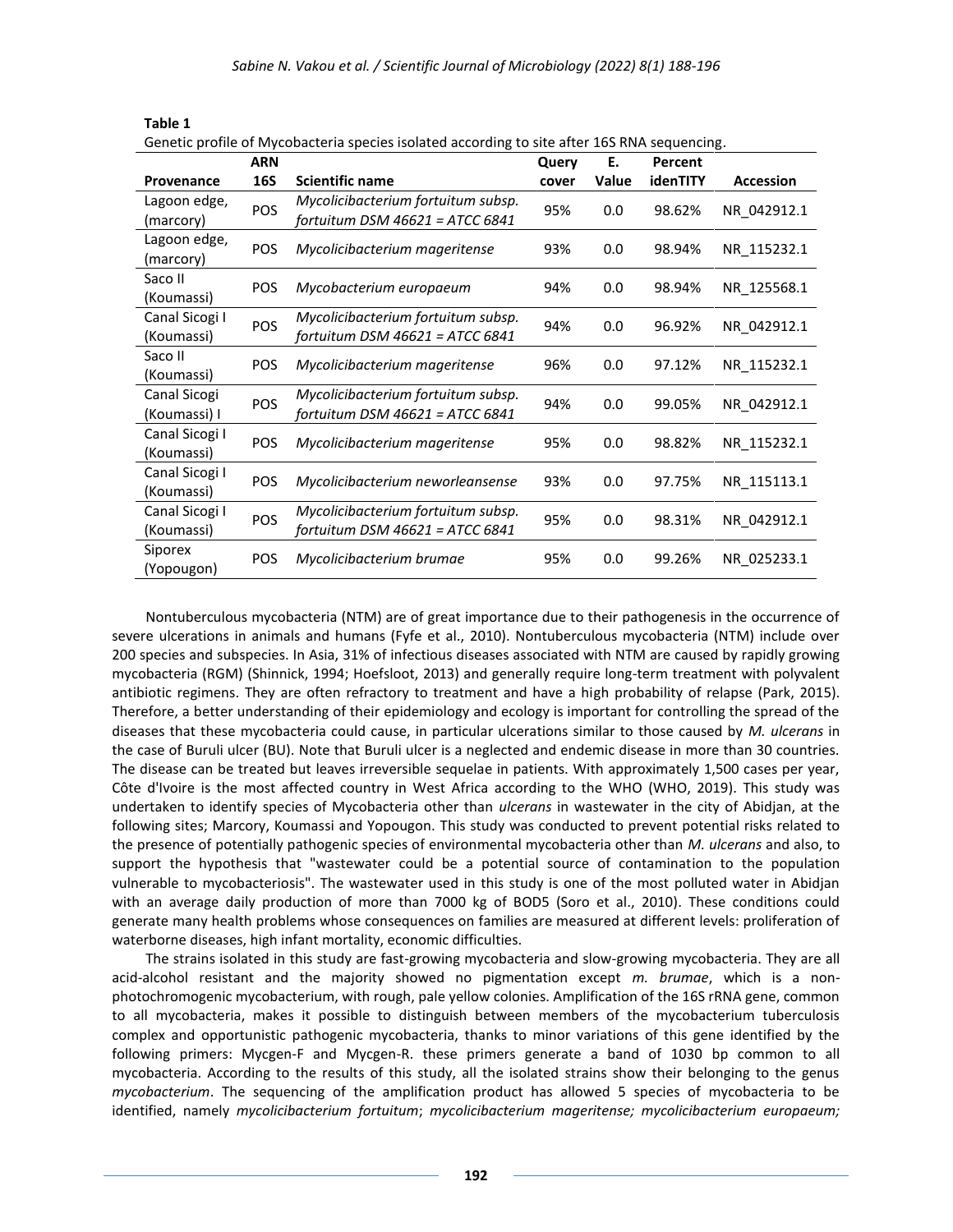*mycolicibacterium neworleansense* and *mycolicibacterium Brumae.* This study would be the first to identify these fast-growing and slow-growing species in Côte d'Ivoire. The mycobacterial 16S rRNA (16S rRNA) gene (encoding 16S DNA) is of great evolutionary importance and has been widely used to trace phylogenies, differentiate NTM isolates (Portaels et al., 1996; Clarridge, 2004; Janda et al., 2007) and resolve ambiguities in bacterial nomenclature (Janda et al., 2007).

According to literature, these species found are responsible for several infections ranging from pulmonary infections to skin infections (Tortolis et al., 2011; Pourahmad et al., 2012; Kothavade et al., 2013; Phelippeau et al., 2015). Lung infections from *M. fortuitum* are rare, but *Mycobacterium fortuitum* can cause local skin disease, osteomyelitis (bone inflammation), joint infections, and eye infections after trauma. *Mycobacterium fortuitum* has a worldwide distribution and can be found in natural and treated water, sewage and dirty water.

*M. mageritense*, found in the Marcory and Koumassi municipal, is generally isolated from water and soil (Wallace et al., 2002; Gira et al., 2004). A few cases of skin infection caused by *Mycolicibacterium mageritense* have been reported to date. (*M. mageritense*) is a rare fast-growing mycobacterium related to *Mycobacterium fortuitum*. It is of low virulence among RGM and was initially discovered from human sputum in 1997 (Domenech, 1997) and from human samples collected from surgical wounds, blood, sinuses, and joint fluid (Wallace et al., 2002). *Mycolicibacterium neworleansense*, found in Koumassi, is a fast-growing nontuberculous species belonging to the *Mycobacterium fortuitum* complex (Asmar et al., 2015). These organisms can cause respiratory infections, a range of soft tissue and skeletal infections, bacteraemia and disseminated diseases (Schinsky et al., 2004). *Mycolicibacterium Brumae* is a fast-growing, non-photochromogenic microorganism found in Yopougon-Siporex wastewater. It was isolated for the first time from water samples, soil, and human sputum from Barcelona, Spain (Luquin et al., 1993). Apart from a 2004 report of catheter-related blood infection, no other infections with this organism have been reported (Luquin et al., 1993).

The identification of mycobacteria is very important for the management of patients. This identification is usually achieved through phenotypic tests based on a panel of biochemical tests, pigmentation and growth characteristics (Katoch et al., 2007). Today, with the emergence of immunodeficiency diseases resulting from HIV, cancers, and the uncontrolled use of immunosuppressive drugs, opportunistic microorganisms such as nontuberculous mycobacteria (NTM) are becoming common pathogens in patients (Hartsman et al., 2006; Azadi et al., 2016). Skin infections are usually caused by *M. abscessus*, *M. chelonae*, *M. fortuitum* and *M. kansasii* (Gazeroglu et al., 2004). To this end, a case of co-infection between SARS-COV and *Mycobacterium abscessus* was noted in Florida (Rodriguez et al., 2021).

# **4. Conclusion**

In the current context of the Coronavirus (Covid 19) pandemic known throughout the world, these species capable of also causing pulmonary infections must be known to all in order to better guide the diagnosis of pulmonary infections in Côte d'Ivoire. It is important to have an open mind in order to assess other differential factors such as superimposed infections, especially in the immunocompromised population, as appropriate antimicrobial treatment may alter the results. The isolation of potentially pathogenic Mycobacteria therefore makes it possible not to rule out the hypothesis of a biological risk to the population in mycobacterial infections. It would therefore be wise to continue the study of the distribution of these species in Côte d'Ivoire and to detect the various sources of direct contamination to the vulnerable population and indirect by the drinking water distribution system.

# **References**

- Aka, N.G., Coulibaly, N.D., Kouamé Elogne, N.C., Acquah, K.J.R., Amon, A.C., Kouadio, K., Konan, N.G., Koffi, A., Kadio, M.C., Yao, A., Saunderson, P., Kakou-Ngazoa, E.S., Faye-Ketté, H et Dosso, M., 2018. Phenotypic and genotypic characterization of mycobacteria isolates from Buruli Ulcer suspected patients reveals the involvement of several mycobacteria in chronic skin lesions. Am. J. Microbiol. Res., 6(3), 79-87.
- Aka, N.G., Kakou, S., Coulibaly, N.D., Vakou, S., Kouadio, K., Aoussi, S., Kadio, M.C., Kouakou, H., Ake, J., N'guessan, R., Dosso, M., 2015. Virulence factors expressed by Mycobacterium ulcerans strains: Results of a descriptive study. Afr. J. Microbiol. Res., 9, 1745-1751.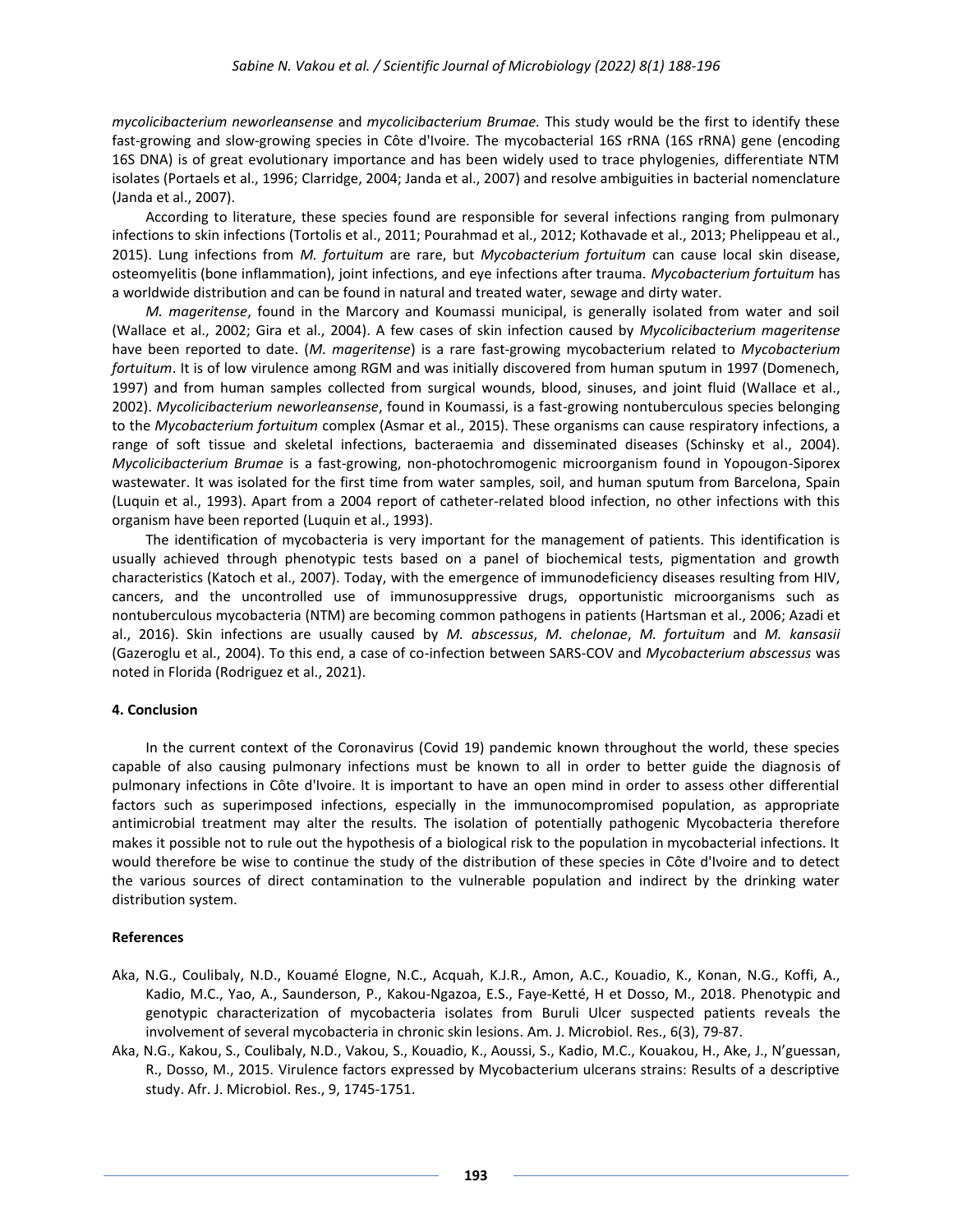- Al Jarad, N., Demertzis, P., Meecham Jones, D.J., Barnes, N.C., Rudd, R.M., Gaya, H., Wedzicha, J.A., Hughes, D.T., Empey, D.W., 1996. Comparison of characteristics of patients and treatment outcome for pulmonary nontuberculous mycobacterial infection and pulmonary tuberculosis. Thorax, 51(2), 137-139.
- Asmar, S., Robert, C., Croce, O., Caputo, A., Drancourt, M., 2015. Draft genome sequence of Mycobacterium neworleansense strain ATCC 49404T. Genome Announc., 3, e01314-15.
- Azadi, D., Shojaei, H., Pourchangiz, M., Dibaj, R., Davarpanah, M., Naser, A.D., 2016. Species diversity and molecular characterization of nontuberculous mycobacteria in hospital water system of a developing country, Iran. Microb. Pathog., 100(100), 62-69.

Barksdale, L., Kim, K.S., 1977. Mycobacterium. Bacteriol. Rev., 41, 217.

- Britton, L.J., Gresson, P.E., 1987. Methods for collection and analysis of aquatic biological and microbiological samples. Chapter A4 in techniques of water resources investigations of the United States Geological Survey, USGS, 79, 1279, 1979.
- Brown-Elliott, B.A., Wallace, RJ Jr., 2002. Clinical and taxonomic status of pathogenic nonpigmented or latepigmenting rapidly growing mycobacteria. Clin. Microbiol. Rev., 15, 716-746.
- Clarridge, J.E., 2004. Impact of 16S rRNA gene sequence analysis for identification of bacteria on clinical microbiology and infectious diseases. Clin. Microbiol. Rev., 17, 840-862.
- Clovice, K., Adrian, M., Berit, D., Musso, M., John, O-A., Eystein, S., James, O., Vigdis, E., Tone, B.J., 2011. Isolation of non-tuberculous mycobacteria from pastoral ecosystems of Uganda: Public Health significance. BMC Publ. Health, 11(1), 1471-2458.
- Domenech, P., Jimenez, M.S., Menendez, M.C., Bull, T.J., Samper, S., Manrique, A., 1997. Mycobacterium mageritense sp. Int. J. Syst. Bacteriol., 47, 535-540.
- Euzéby, J.P., 2010. Techniques de diagnostiques en mycobactériologie. Dictionnaire de Bactériologie Vétérinaire.
- Gazeroglu, I., Borenstein, M., Solano, M.P., 2004. Case study: skin infection in a diabetic patient related to contamination of an insulin bottle. Clin. Diabet., 22, 137-145.
- Gira, A.K., Reisenauer, A.H., Hammock, L., Nadiminti, U., Macy, J.T., Reeves, A., 2004. Furunculosis due to Mycobacterium mageritense associated with footbaths at a nail salon. J. Clin. Microbiol., 42, 1813-1817.
- Gomez-Moyano, E., Del Boz Gonzalez, J., Bermudez-Ruiz, P., Sanz-Trelles, A., 2009. Furuncle-like lesions by Mycobacterium mucogenicum in a immunocompetent patient. Med. Clin. (Barc), 132, 370.
- Gupta, R.S., [Lo,](https://www.frontiersin.org/people/u/477574) B., Son, J., 2018. Phylogenomics and comparative genomic studies robustly support division of the genus mycobacterium into an emended genus mycobacterium and four novel genera. Front. Microbiol., 9, 67.
- Hartsman, S.A.M., Debont, J., Stackbrandt, E., 2006. The genus mycobacterium- no medical. Prokaryotes, 3, 889- 918.
- Hoefsloot, W., van Ingen, J., Andrejak, C., Angeby, K., Bauriaud, R., Bemer, P., 2013. The geographic diversity of nontuberculous mycobacteria isolated from pulmonary samples: an NTM-NET collaborative study. Eur. Respir. J., 42, 1604-1613.
- Ishii, N., Sugita, Y., Sato, I., Nakajima, H., 1998. A case of mycobacterial skin disease caused by Mycobacterium peregrinum and M. scrofulaceum. Acta. Derm. Venereol., 78, 76-77.
- ISO: Qualité de l'eau Échantillonnage Partie 15: Lignes directrices pour la conservation et le traitement des échantillons de boues et de sédiments. ISO. 2009, 5667-15.
- Janda, J.M., et Abbott, S.L., 2007. 16S rRNA gene sequencing for bacterial identification in the diagnostic laboratory: pluses, perils, and pitfalls. J. Clin. Microbiol., 45, 2761-2764.
- Katoch, V.M., Parashar, D., Chauhan, D.S., Singh, D., Sharma, V.D., Gosh, S., 2007. Rapid identification of mycobacteria by gene amplification restriction analysis technique targeting 16S-23S ribosomal RNA internal transcribed spacer & flanking region. Indian J. Med. Respir., 155-162.
- Kothavade, R.J., Dhurat, R.S., Mishra, S.N., Kothavade, U.R., 2013. Clinical and laboratory aspects of the diagnosis and management of cutaneous and subcutaneous infections caused by rapidly growing mycobacteria. Eur. J. Clin. Microbiol. Infect. Dis., 32(2), 161-88.
- Laurence, A., Aka, N., Euloge, E., Samir, B., Raymond, N., Mireille, D., 2009. Risk factors for Buruli ulcer in Côte d'Ivoire: Results of a case-control study. Afr. J. Biotech., 8(4), 536-546, 18.
- Lee, M.R., Sheng, W.H., Hung, C.C., Yu, C.J., Lee, L.N., 2015. Mycobacterium abscessus complex infections in humans. Emerg. Infect. Dis., 21, 1638.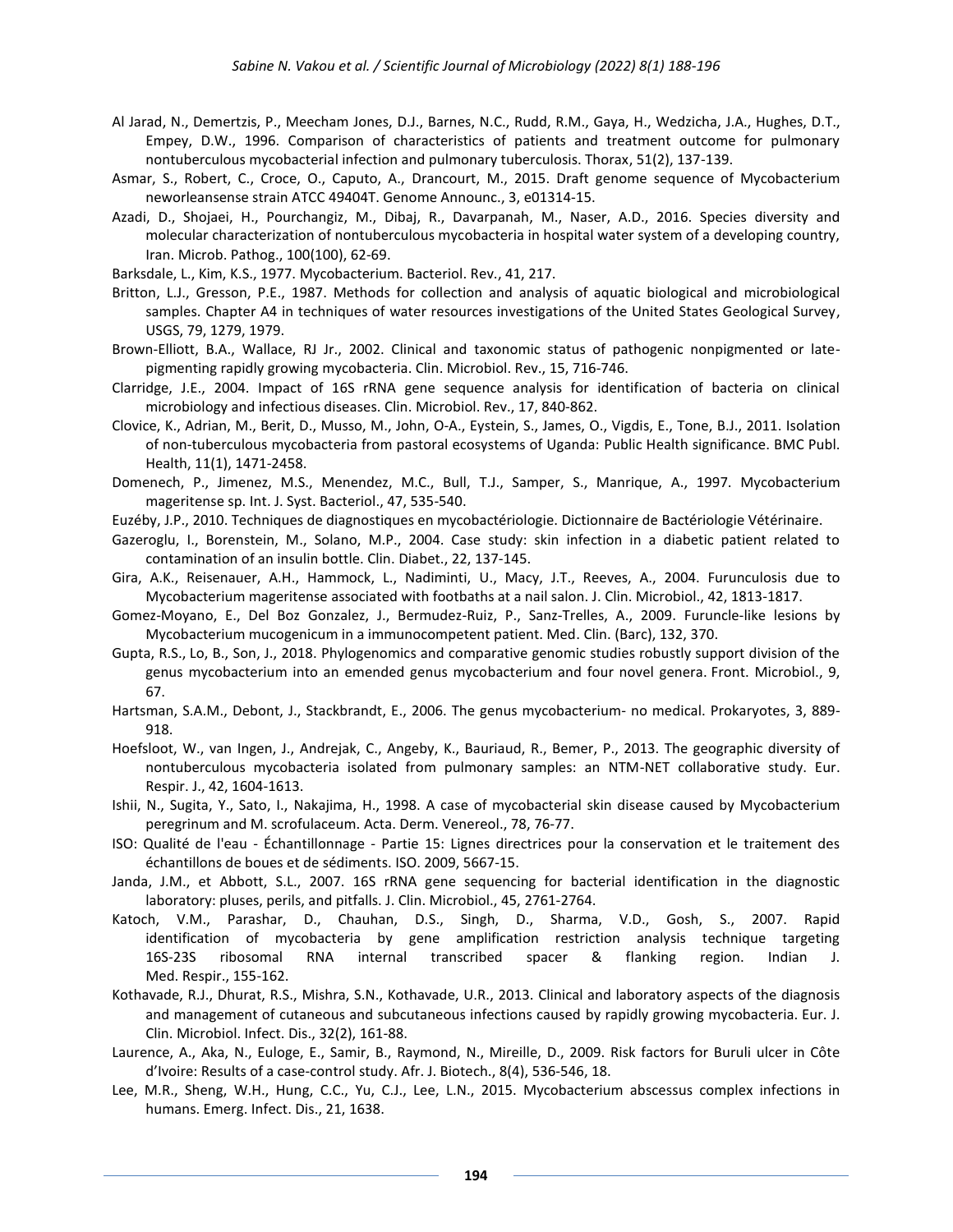- Luquin, M., Ausina, V., Vincent-Levy-Frebault, V., Laneelle, M.A., Belda, F., Garcia-Barcelo, M., Prats, G., Daffe, M., 1993. Mycobacterium brumae sp. nov., a rapidly growing, nonphotochromogenic mycobacterium. Int. J. Syst. Bacteriol., 405-413.
- Metchock B Nolte, F., 1995. Mycobacterium. In: Murray, P.R., Baron, E.J., Pfaller, M.A., Tenover, F.C., Yolken, R.H. (eds.): Manual of Clinical Microbiology, 6<sup>th</sup> ed. American Society for Microbiology, Washington, DC. 400-437.
- Oren, A., Trujillo, M.E., 2019. On the valid publication of names of mycobacteria. Eur. Respir. J., 54(4), 1901483.
- Park, I.K., Olivier, K.N., 2015. Nontuberculous mycobacteria in cystic fibrosis and non-cystic fibrosis bronchiectasis. Semin. Respir. Crit. Care Med., 36, 217-224.
- Phelippeau, M., Croce, O., Robert, C., Raoult, D., Drancourt, M., 2015. Draft genome sequence of Mycobacterium Europaeum strain CSUR P1344. Genome Announc., 3(4), e00816-15.
- Phillips, M.S., von Reyn, C.F., 2001. Nosocomial infections due to nontuberculous mycobacteria. Clin. Infect. Dis., 33, 1363-1374.
- Pinner, M., 1935. Atypical acid fast microorganisms. Am. Rev. Tuberc., 32, 424-45.
- Portaels, F., Fonteyene, P.A., de Beenhouwer, H., de Rijk, P., Guedenon, A., Hayman, J., et Meyers, M.W., 1996. Variability in 3' end of 16S rRNA sequence of Mycobacterium ulcerans is related to geographic origin of isolates. J. Clin. Microbiol., 34, 962-965.
- Pourahmad, F., Shojaei, H., Heidarieh, P., Khosravi, A., Hashemi, A., 2012. Report of two cases of Mycobacterium Europaeum from Iran. Jpn. J. Infect. Dis., 65, 539-541.
- Réunion de l'OMS sur l'ulcère de Buruli et autres maladies tropicales négligées à manifestation cutanée. Rapport final, 25 au 27 mars 2019, Siège de l'OMS Genève, Suisse.
- Rodriguez, J.A., Bonnano, C., Khatiwada, P., Roa, A.A., Mayer, D., Eckardt, P.A., 2021. COVID-19 coinfection with Mycobacterium abscessus in a patient with multiple Myeloma. Hindawi Case Reports in Infectious Diseases Volume 2021, Article ID 8840536, 5 pages https://doi.org/10.1155/2021/8840536
- Runyon, E.H., 1959. Anonymous mycobacteria in pulmonary disease. Med. Clin. N. Am., 43, 273-290.
- Schinsky, M.F., Morey, R.E., Steigerwalt, A.G., 2004. Taxonomic variation in the Mycobacterium fortuitum third biovariant complex: description of Mycobacterium boenickei sp nov, Mycobacterium houstonense sp nov, Mycobacterium neworleansense sp nov and Mycobacterium brisbanense sp nov and recognition of Mycobacterium porcinum from human clinical isolates. Int. J. Syst. Evol. Microbiol., 54, 1653-1667.
- Shinnick, T.M., Good, R.C., 1994. Mycobacterial taxonomy. Eur. J. Clin. Microbiol. Infect. Dis., 13, 884-901.
- Soro, N., Ouattara, L., Dongo, K., Kouadio, E.K., Ahoussi, E.K., Soro, G., Oga, M.S., Savane, I., Biemi, et J., 2010. Déchets municipaux dans le District d'Abidjan en Côte d'Ivoire: sources potentielles de pollution des eaux souterraines. Int. J. Biol. Chem. Sci., 4(6), 2203-2219.
- Stinear, T., Ford, T., Vincent, V., 2004. Analytical methods for the detection of waterborne and environmental pathogenic mycobacteria. 55-73. In: Pedley, S., Bartram, J., Rees, Dufour, A., Cotruvo, J. (ed.), Pathogenic mycobacteria in water: a guide to public health consequences, monitoring and management. IWA Publishing, London, United Kingdom.
- Tortoli, E., Böttger, E.C., Fabio, A., Falsen, E., Gitti, Z., Grottola, A., Klenk, H.P., Mannino, R., Mariottini, A., Messinò, M., Pecorari, M., Rumpianesi, F., 2011. Mycobacterium europaeum sp. nov., a scotochromogenic species related to the Mycobacterium simiae complex. Int. J. Syst. Evol. Microbiol., 61, 1606-1611.
- [Tortoli,](https://pubmed.ncbi.nlm.nih.gov/?term=Tortoli+E&cauthor_id=31296783) E., [Brown-Elliott,](https://pubmed.ncbi.nlm.nih.gov/?term=Brown-Elliott+BA&cauthor_id=31296783) B.A., [Chalmers,](https://pubmed.ncbi.nlm.nih.gov/?term=Chalmers+JD&cauthor_id=31296783) J.D., [Cirillo,](https://pubmed.ncbi.nlm.nih.gov/?term=Cirillo+DM&cauthor_id=31296783) D.M., [Daley,](https://pubmed.ncbi.nlm.nih.gov/?term=Daley+CL&cauthor_id=31296783) C.L., [Emler,](https://pubmed.ncbi.nlm.nih.gov/?term=Emler+S&cauthor_id=31296783) S., [Floto,](https://pubmed.ncbi.nlm.nih.gov/?term=Floto+RA&cauthor_id=31296783) R.A., [Garcia,](https://pubmed.ncbi.nlm.nih.gov/?term=Garcia+MJ&cauthor_id=31296783) M.J., [Hoefsloot,](https://pubmed.ncbi.nlm.nih.gov/?term=Hoefsloot+W&cauthor_id=31296783) W., [Won-Jung,](https://pubmed.ncbi.nlm.nih.gov/?term=Koh+WJ&cauthor_id=31296783) K., [Lange,](https://pubmed.ncbi.nlm.nih.gov/?term=Lange+C&cauthor_id=31296783) C., [Loebinger,](https://pubmed.ncbi.nlm.nih.gov/?term=Loebinger+M&cauthor_id=31296783) M., 2019. Same meat, different gravy: ignore the new names of mycobacteria. Eur. Respir. J., 54(1), 1900795.
- Van Ingen, J., Boeree, M.J., Dekhuijzen, P.N., van Soolingen, D., 2009. Environmental sources of rapid growing nontuberculous mycobacteria causing disease in humans. Clin. Microbiol. Infect., 15, 888-893.
- Varghese, B., Enani, M., Shoukri, M., AlThawadi, S., AlJohani, S., Al- Hajoj, S., 2017. Emergence of rare species of nontuberculous mycobacteria as potential pathogens in Saudi Arabian Clinical Setting. PloS. Negl. Trop. Dis., 11(1), e0005288.
- Wallace Jr, R.J., Brown, B.A., Griffith, D.E., 1998. Nosocomial outbreaks/pseudooutbreaks caused by nontuberculous mycobacteria. Annu. Rev. Microbiol., 52, 453-490.
- Wallace Jr, R.J., Brown-Elliott, B.A., Hall, L., Roberts, G., Wilson, R.W., Mann, L.B., 2002. Clinical and laboratory features of Mycobacterium mageritense. J. Clin. Microbiol., 40, 2930-2935.
- Wilton, S., Cousins, D., 1992. Detection and identification of multiple mycobacterial pathogens by DNA amplification in a single tube. PCR Method. Appl., 1, 269-273.